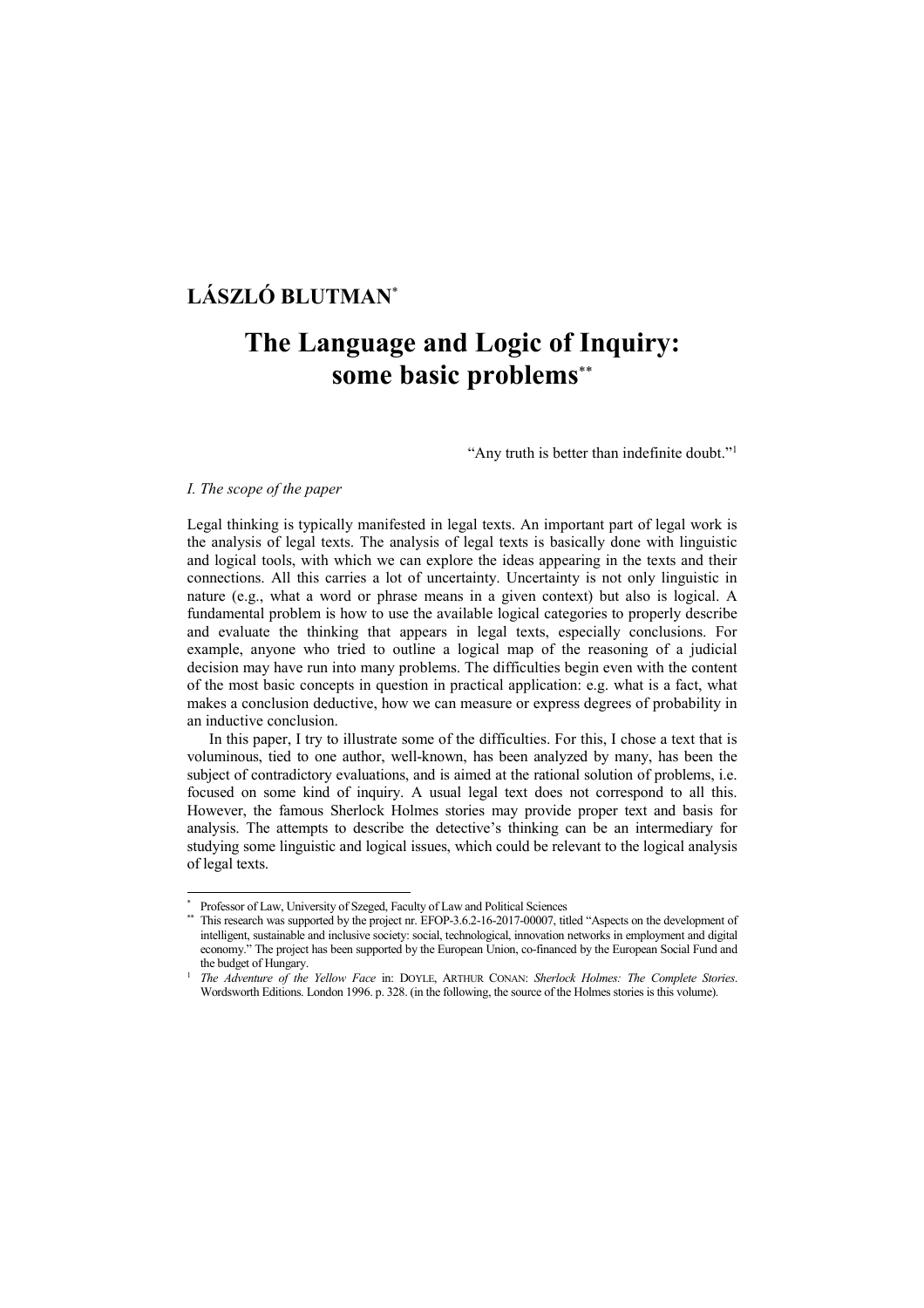Countless books and articles have been written about Sherlock Holmes' method and thinking. Yet it cannot be said that the thinking of perhaps the most famous detective in world literature has been properly described. I do not attempt to do this either, but I use this literary text to illustrate some of the fundamental logical problems that may also emerge in the evaluation of legal texts.

Is there any definable logical model by which the thinking of Sherlock Holmes (or a detective in general) can be uniformly characterized and understood? Conan Doyle, the father of Sherlock Holmes, has written about the thinking of his master detective in many places, in many ways and sometimes controversially. Perhaps it is worth highlighting where Holmes refers to three important factors in detective work: observation, knowledge (importance of prior knowledge), and "deduction".<sup>2</sup> Sometimes he also adds the power of imagination.<sup>3</sup>

All of this is quite banal, but it shows that the focus of the method is on deduction. The detective's prior knowledge (experience) is one of the foundations of inference that can provide one of the premises (major premise). Another basis for the conclusion is observation, which provides the other premise (minor premise). Thus, the pattern of deductive inference, of which the detective was said to be a master, emerges from the general method. In addition to all this, intuition ("imagination" in Holmes' vocabulary) comes if the logic does not lead to a result.

These three or four factors alone are too abstract to infer the famous and unique method of the detective that stories always refer to. Based on the text of the stories, five specific elements of Sherlock Holmes' method can be identified:<sup>4</sup> (i) observing the little things;<sup>5</sup> (ii) the role of deductive inferences;<sup>6</sup> (iii) research for unique (unusual) signs during observations;<sup>7</sup> (iv) the exclusion procedure;<sup>8</sup> (v) the detective thinks of himself as the perpetrator.<sup>9</sup> The key to Holmes' success lies not only in logic, but logic is given a central role.<sup>10</sup>

According to Conan Doyle, the detective's logical ability lies primarily in executing successful *deductions*. Might deduction be the basic model of Sherlock Holmes' thinking? So, first, some issues of deduction are worth addressing.

<sup>&</sup>lt;sup>2</sup> *The Sign of Four*, The Complete Stories, p. 65.

<sup>3</sup> *The Adventure of Silver Blaze*, The Complete Stories, p. 300.

<sup>4</sup> Since Sherlock Holmes did not write the great handbook of investigation, as promised in one of the short stories, it is possible to reconstruct his thinking from the description of his adventures, *The Adventure of the Abbey Grange,* The Complete Stories, p. 713.

<sup>5</sup> E.g. *The Boscombe Valley Mystery,* The Complete Stories, p. 171.

<sup>6</sup> E.g. *The Adventure of Engineer's Thumb*, The Complete Stories, p. 230. *The Adventure of the Stock-broker's Clerk*, The Complete Stories, p. 332.

<sup>7</sup> E.g. *The Adventure of the Lion's Mane,* The Complete Stories, p. 1090. *The Adventure of the Blue Carbuncle*, The Complete Stories, p. 203.

<sup>8</sup> E.g. *The Adventure of the Blanched Soldier*, The Complete Stories, p. 1078. *A Study in Scarlet,* The Complete Stories, p. 61. In applying this method, Holmes, taking into account every conceivable explanation, gradually excludes those that prove impossible.

<sup>9</sup> E.g. *The Musgrave Ritual*, The Complete Stories, p. 363.

<sup>10</sup> See also BLUTMAN LÁSZLÓ: *Módszertani zsákutca: miért nem írható le jól egy mesterdetektív gondolkodása*? [Methodological Cul-de-sac: why can't the thinking of a master detective be well described?] Jogelméleti Szemle 2019/3. pp. 123–124.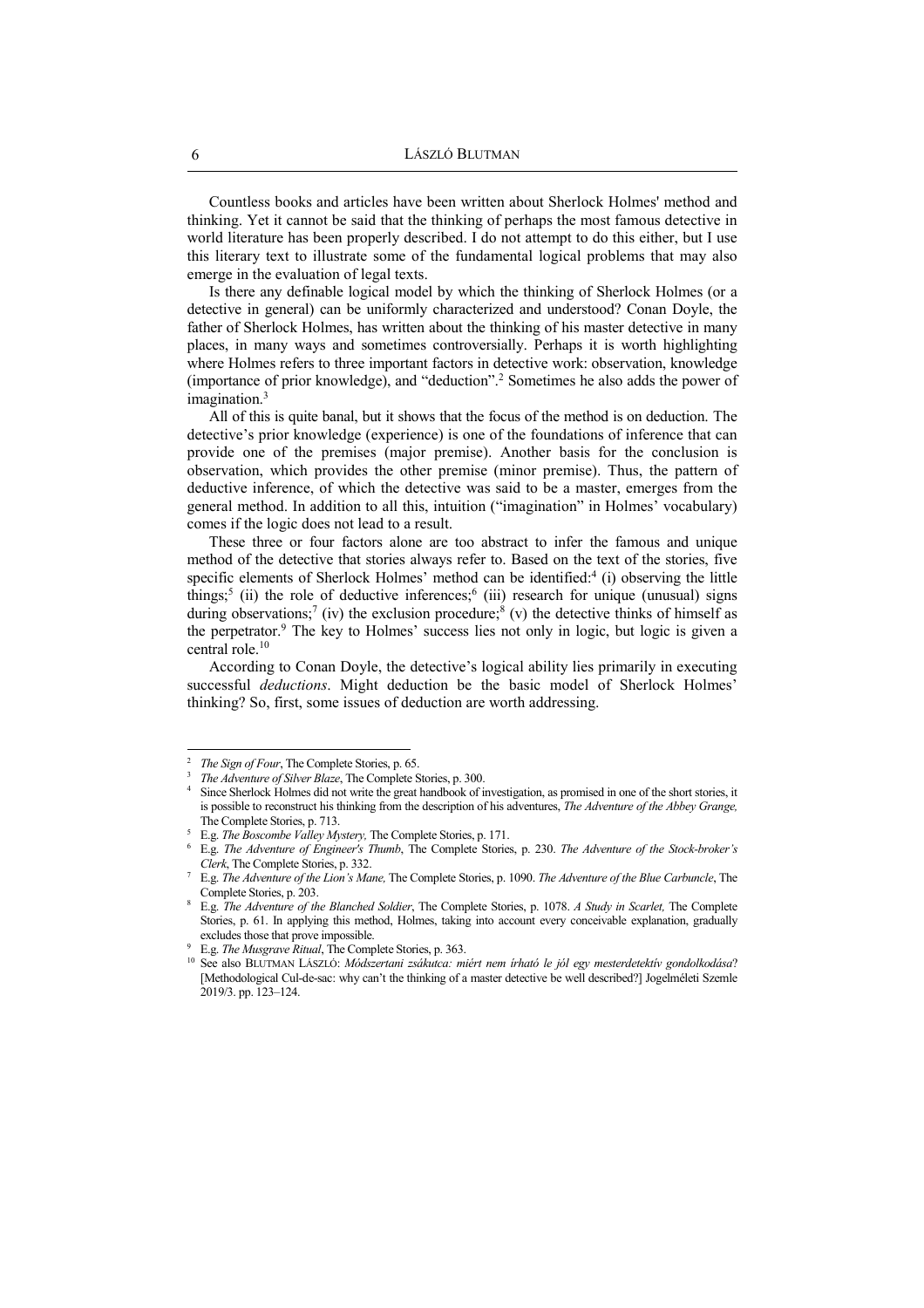#### *II. The deductive model*

Much of the literature analyzing Sherlock Holmes' stories ("*holmesology*") considers *deductive thinking* to be the main method of the master detective.<sup>11</sup> However, this is not the case. The detective's success does not stem from deductive thinking.<sup>12</sup>

#### *1. The characteristics of deduction*

There is no universally accepted definition of deduction as a particular group of inferences. However, we can identify some of its conceptual elements. (i) First, in the case of deductive inferences, if the premises are true, the conclusion is necessarily true. For Aristotle, the necessity of the consequence (conclusion) is a key conceptual element of deductive argument.<sup>13</sup> (ii) Second, in the case of deduction, the *validity* of conclusion is independent of the truth of the premises. A perfect (valid) deduction can also be based on false premises, but then the conclusion will also be false. The basis of the valid deduction is the linguistic-logical structure of the premises. (iii) Third, many authors believe deduction moves from the more general statement to the concrete, it has a constant direction.<sup>14</sup> But this view does not leave room for such arguments that run from general to concrete, but are based on probability. Therefore others argue that the direction of an argument is irrelevant. The deductive argument that necessarily leads to a conclusion does not always go from the general to the concrete.<sup>15</sup> According to this latter approach, all arguments that have necessary conclusion are deductions, while all probabilistic arguments are inductions.

In light of these considerations, it is easy to conclude that deduction is hardly the central element of a master detective's thinking. In a crime, the basic problem to be solved or explained does not require thinking from the general to the concrete. Merely, an answer has to be given as to who committed the crime, or other mysterious circumstances, events have to be explained. More generally speaking, an effect (a situation) is given and the causes need to be explored. Sherlock Holmes also saw this, noting that "*the quick analysis of cause and effect which gives the charm to an investigation.*" <sup>16</sup> Elsewhere, it suggests that cause-to-effect reasoning is "the only notable

<sup>11</sup> E.g. BERG, STANTON: *Sherlock Holmes: Father of Scientific Crime and Detection*. The Journal of Criminal Law, Criminology and Police Science Vol. 61, No. 3, 1970, pp. 446–452. SEEWALD, JACQUELINE: *Sleuthing: Yesterday, Today, and Tomorrow*. Sherlock Holmes Mystery Magazine Vol. 5. No. 4. July/August 2014. pp. 19– 22. RIGGS, JOE: *The Real Sherlock Holmes*. MX Publishing. London, 2012. p. 43. WALTERS, CHARLOTTE: *56 Sherlock Holmes Stories in 56 Days*. MX Publishing. London, 2012. p. 22. and p. 51.

<sup>&</sup>lt;sup>12</sup> E.g. CARSON, DAVID: *The Abduction of Sherlock Holmes*. International Journal of Police Science and Management Vol. 11, No. 2, 2009, pp. 193–202. KRAFT, RORY E.: *Watson's a Liar!* In: Sherlock Holmes and Philosophy: The Footprints of a Gigantic Mind. (Ed. STEIFF, JOSEF) Carus Publishing Company. Chicago, 2011.

pp. 183–184. 13 *Prior Analytics* I.1. 24b paras. 18–19.

<sup>&</sup>lt;sup>14</sup> E.g. POTTER, W. JAMES: *Theory of Media Literacy: A Cognitive Approach*. SAGE Publications. 2004. 133. p.; FRANKLIN, MARIANNE I.: *Understanding Research*. Routledge, 2013. p. 233. GREIMAS, ALGIRDAS – COURTÉS, JOSEPH: *Sémiotique*. Hachette Livre. Paris, 1993. p. 85. and p. 187.

<sup>15</sup> KAHANE, HOWARD: *Logic and Philosophy*. Wadsworth. Belmont, 1986. pp. 287–288.

<sup>16</sup> *A Case of Identity*, The Complete Stories, pp. 147.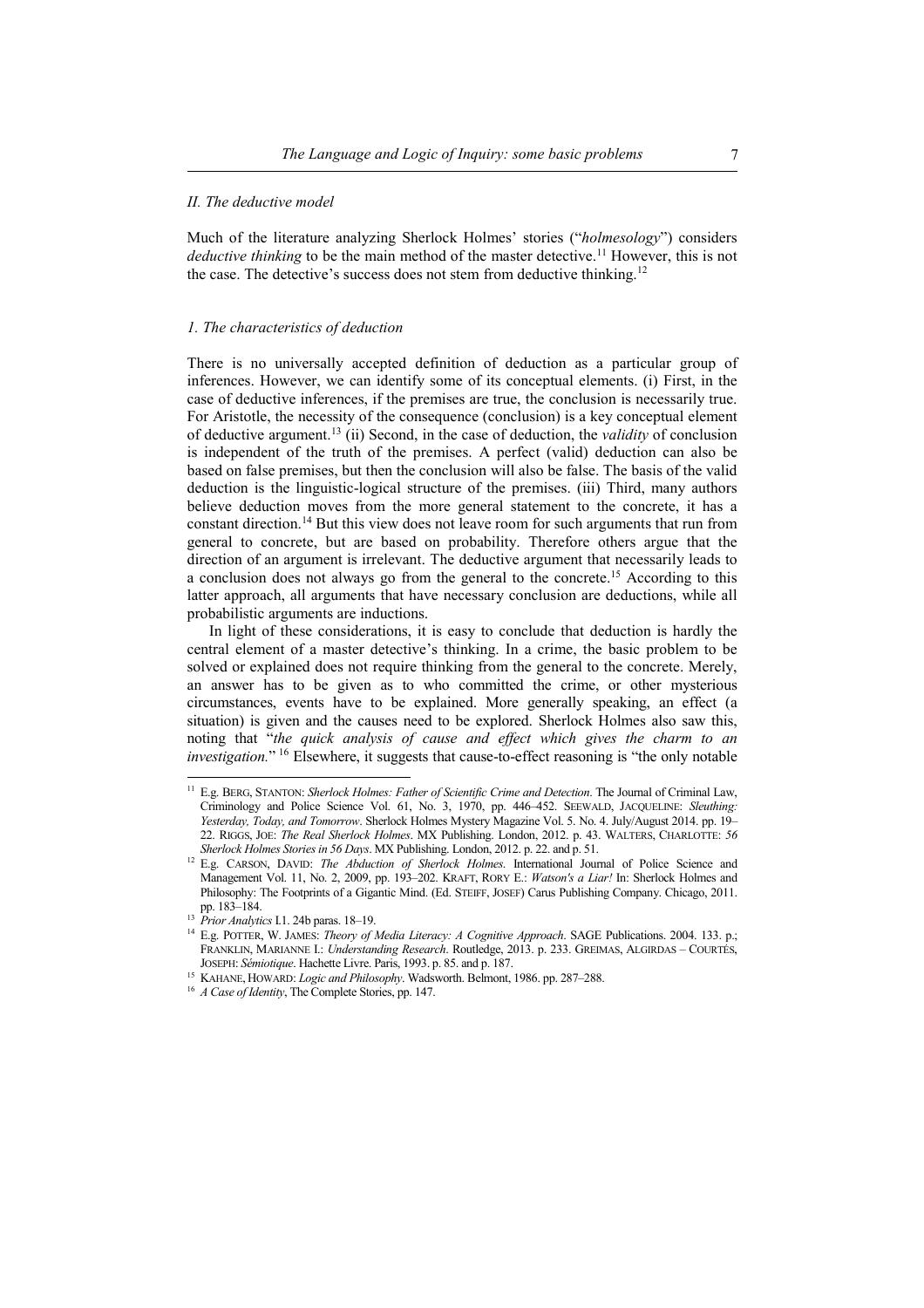feature" of the investigation.<sup>17</sup> In the Holmes stories causal reasoning is horizontal, that is – considering its endpoints – it goes from the concrete (effect) to the concrete (causes).

#### *2. Deduction and inquiry*

In *A Case of Identity*, Holmes deduced that the visiting lady was a typist because just above her wrists, where her hands are usually pressed against the table, he clearly saw a double line on the plush.<sup>18</sup> The structure of the detective's inference can be described as follows: there is a concrete observed fact  $(P<sub>OF</sub>)$  + there is a more general empirical statement ( $P_{GES}$ ) + a concrete conclusion as the explanation of the observed fact ( $\hat{C}_C$ ). In the specific case the inference looks like this:

 $P_{OF}$  – the visiting lady wearing plush has a double line on the plush just above the wrist, on both arms;

 $P<sub>GES</sub>$  – every typist wearing plush has a double line on the plush just above the wrist, on both arms;

 $C<sub>C</sub>$  – the visiting lady is (probably) a typist.

The conclusion is based on probability. The degree of probability is highly dependent on the proportion of typists and non-typists among all the ladies who wear plush cuff and a double line shows on their plush cuffs just above their wrists. The detective classified an observed concrete situation (fact) under a more general proposition. But it is not a deductive argument, even if we reverse the order of the premises.

 $P_{\text{GES}}$  – every typist wearing plush has a double line on the plush just above the wrist, on both arms;

 $P_{OF}$  – the visiting lady wearing plush has a double line on the plush just above the wrist, on both arms;

 $C_C$  – the visiting lady is (probably) a typist.

If all three conceptual elements of deduction are taken at the same time, this conclusion is not a deduction (the conclusion is not necessary), but neither is induction (because it moves from the general to the concrete). So deduction and induction cannot indicate the direction of reasoning, because in this case the distinction would not have good enough explanatory power. The first two conceptual elements remain, according to which deductive inference (regardless of the direction of reasoning) always gives a necessary result, while inductive inference (regardless of the direction of reasoning) is always probabilistic.<sup>19</sup> In our example we only see an inductive reasoning based on probabilities.

<sup>&</sup>lt;sup>17</sup> The Adventure of the Copper Beeches, The Complete Stories, p. 272.

<sup>18</sup> *A Case of Identity*, The Complete Stories, p. 153.

<sup>&</sup>lt;sup>19</sup> Cf. KAHANE 1986, p. 288.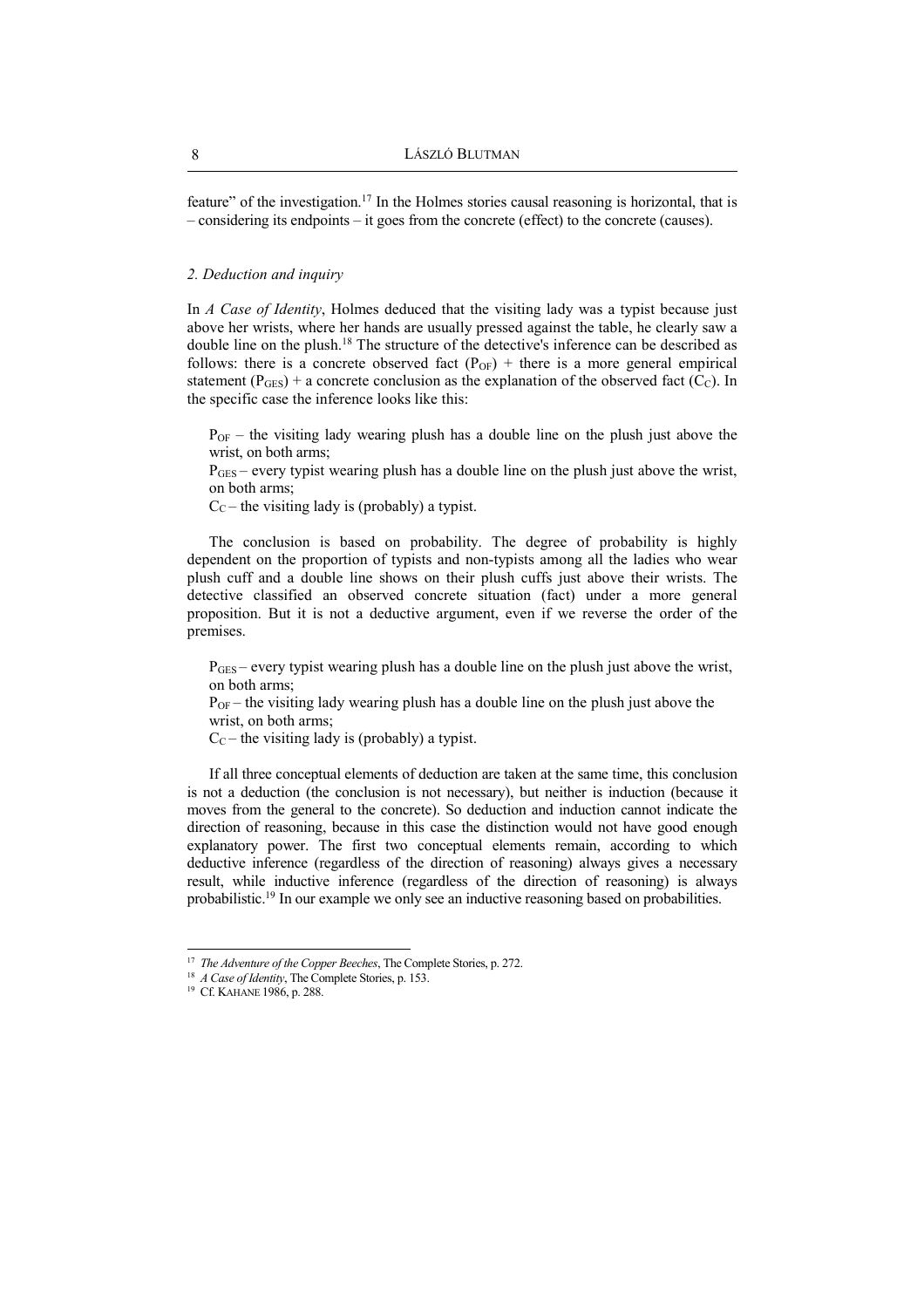It should be emphasized that in such cases it is not a simple causal argument. Detecting a crime requires *reverse thinking* because it is necessary to infer backwards from the effects (present circumstances) to what happened. A detective has to be able to tell the story leading to the current situation (explanation for a crime). In doing so, of course, deductive conclusions can also play a role. The basic task is, however, to reveal the concrete causes (antecedents) of the concrete situation arisen and logically connect them. Sherlock Holmes made this clear: "In solving a problem of this sort the grand thing is to be able to reason backwards."<sup>20</sup> And this is not the basic scheme of deductive thinking.

The inference from effect to cause, which requires the explanation of an observed fact or situation, does not fit well with deductive thinking anyway. In the example taken earlier, everything started from Holmes' observation and a probabilistic inference was built upon that regarding the visitor's profession. Although this can be transformed formally into a deductive inference, but then the situation must also be modified where the conclusion makes sense. A deductive inference – at least in a formal sense – would look like this.

 $P_{\text{GES}}$  – every typist wearing plush has a double line on the plush, just above the wrist, on both arms;

 $P_{RD}$  – the visiting lady is typist wearing plush;

 $C<sub>C</sub>$  – the visiting lady has a double line on the plush, just above the wrist, on both arms.

The starting point is then not an observed fact to be explained  $(P<sub>OF</sub>)$ , but a reported (preliminary) data ( $P_{RD}$ ). This reasoning requires a situation which is different from the one in the story. Suppose Mrs. Hudson announces to the detective that a lady named Miss Sutherland, who is typist and wears plush, is waiting downstairs at the entrance and wants to consult with him. Holmes is aware of the general empirical observation (PGES; prior knowledge) and also comes to know from Mrs. Hudson what the lady's profession is and that she wears plush  $(P_{RD})$ ; antecedent as well). Based on these, he can quickly come to the (necessary) conclusion that when the visitor shows up, a double line will appear on her plush, just above the wrist, on both of her arms. This is a deductive reasoning regarding its form, which is going from cause (practicing a profession and wearing plush) to effect. This new situation does not demand any explanation of observed facts. When Miss Sutherland enters the room, Holmes will be able to ascertain if the conclusion is right.

However, in vain will this deduction be valid. It is not certain that Miss Sutherland's plush will show double line when she appears in Holmes' room. The result of the valid deduction can easily be false. In the example, the basic reason for this may be that the general (empirical) statement is not true (in all circumstances). [Of course, the minor premise  $(P_{RD})$  can also be false, for example, Mrs. Hudson misunderstood the young lady's profession or the visitor did not tell the truth in this respect.] The general statement can be false for many reasons. (i) Miss Sutherland might not wear plush when typing. (ii) She might wear another plush when working. (iii) She might have a new plush that she has only used once or twice before the visit and the work has not yet left

 20 *A Study in Scarlet*, The Complete Stories, p. 61.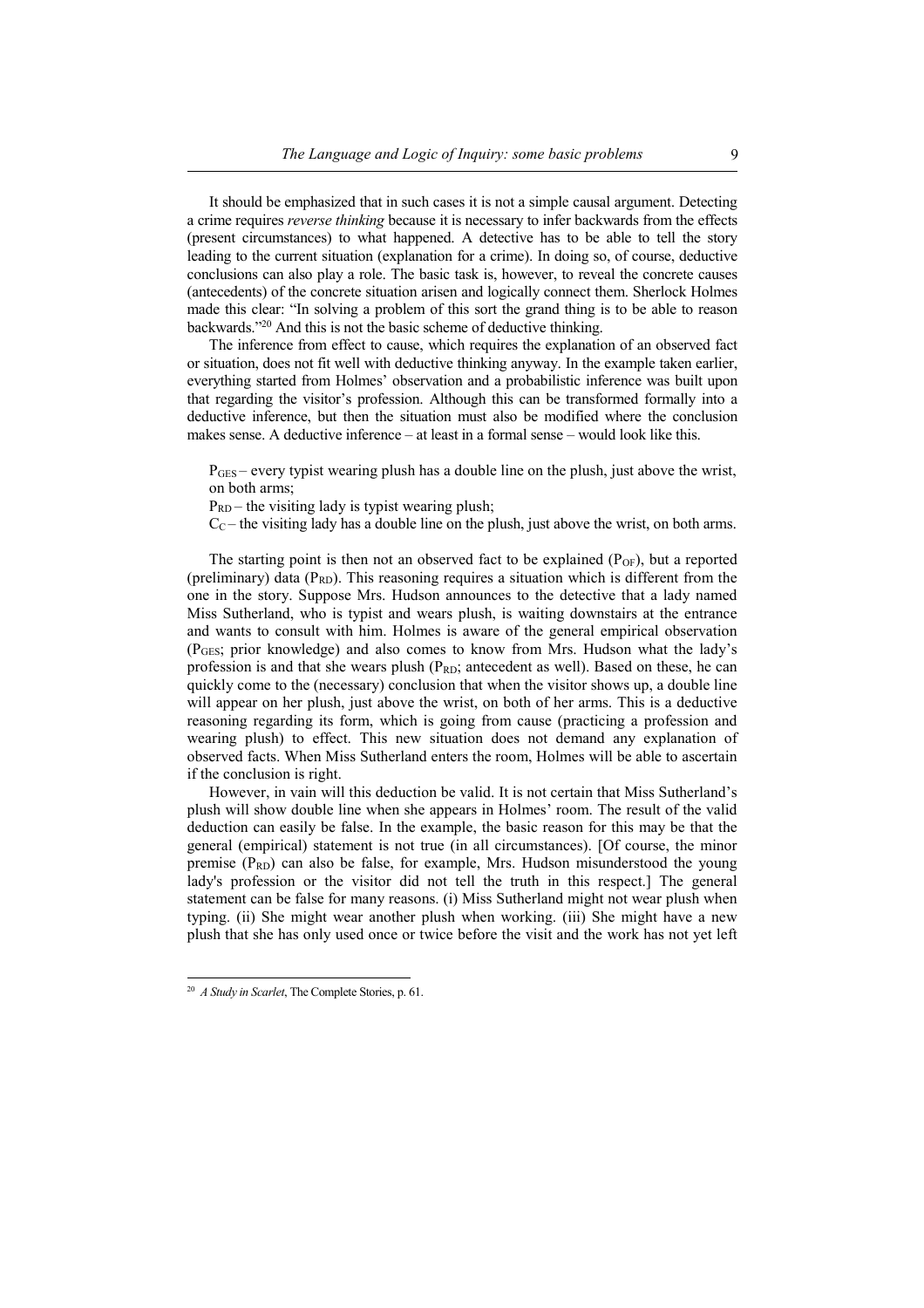lines on the material. (iv) There may be typists who have such a hand position that only one line (or possibly none) is visible on their sleeves.

This example also brings another lesson. In some cases, a probabilistic inference can be transformed into a deductive inference, but it will be worthless. This is because the conclusion must be based on a general statement that, as such, will not be true in all circumstances. Changing the linguistic-logical structure of a probabilistic relation does not eliminate the uncertainty of the content.

The above general statement  $(P_{\text{GES}})$  "every typist wearing plush has a double line on the plush, just above the wrist, on both arms," is an ordinary generalization of experience, which could be true in some cases. However, it is not universal truth. Thus, the result of the inference based on it – even in a valid deductive form – will only be more or less likely to be true in specific, individual cases. This is worth noting because in the Holmes stories we may find inferences that are deductive in their logical form. However, if the writer uses them in probability relations (i.e. they are based on general empirical statements) they give uncertain results just like probabilistic inferences would do in the same relations.

There are, of course, many complex, comprehensive arguments in Holmes stories that primarily serve to explain the main mystery or mysteries of a story. The simpler, more transparent retrospective causal arguments, on the other hand, are well exemplified by the recurring elements of the stories when the detective, to entertain Dr. Watson and often independently of the crime to be solved, draws unexpected and not at all obvious conclusions based on tiny signs. For example, from the six tiny scratches on Watson's shoes to how sloppy Watson's maid was (*A Scandal in Bohemia*), from the client's fingertips to her occupation (*The Adventure of the Solitary Cyclist*), from the little mud stain on Watson's shoes to that he recently sent a telegram at the Wigmore Street post office (*The Sign of Four*) or from a tattoo to that the person in question had been to China (*The Red-Headed League*). What all of these have in common is that there is an observed fact, a situation (effect), and it must be inferred from the effect the causes that created it (and the circumstances under which it arose.) It also appears that the retrospective causal reasoning that characterizes detective thinking is fundamentally based on probability and not deductive in nature.

Deductive inference requires a general premise on which deduction can be built with certainty (e.g. mathematical truths, scientific laws, or other empirical generalizations on the verge of certainty). However, crimes usually not or rarely can be solved by such general premises. The detective relies mainly on his own experience and knowledge, which has limited validity, no matter how rich it may be. He has to guess, assess the probability of the assumed causal relationships, select the circumstances to consider. However, he only rarely gets assurance. He cannot resort to the chain of deductive inferences that would automatically (necessarily) lead to a solution and at the same time to the truth.

There is another angle that should not be forgotten. Sherlock Holmes is interested in finding out the truth. He wants to know what happened. However, as I have pointed out, flawless deduction does not guarantee truth. The result of a valid deduction can also be false. In this sense, the success of a detective's work does not lie in deduction itself, but in reaching a true conclusion by applying it. It would be in vain for the detective to be a "master" of deduction if he did not get to the truth. This is only possible if the premises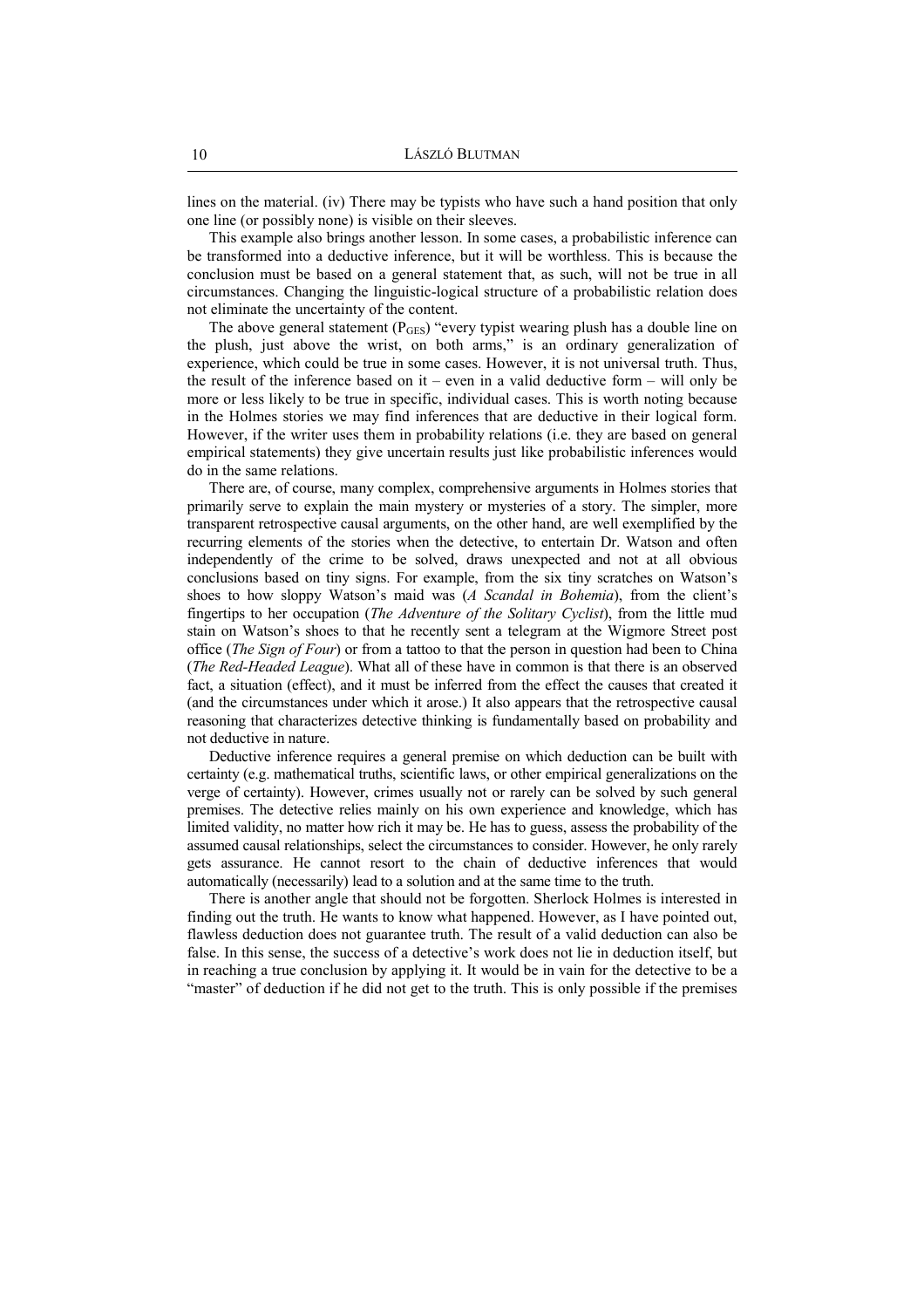are true. The key issue, then, is not the use of deduction. What really matters is choosing the right premises. Deduction itself (typically the classification of the description of a particular situation under a general statement and drawing a conclusion) is then already a banality. Despite all that, the opinion according to which Holmes was the master of deduction is still standing in the literature.

#### *3. Various generalizations as premises*

The key, then, is to choose the right premises. The data of the specific case, which the detective obtains through observation, testimonies, conclusions, or from other sources, provide one group of premises. Another group of premises is general statements, which help to arrive at more specific data through inferences. It depends on the content of these general statements whether a deductive argument is possible or not. If they contain a general truth (being certain or almost certain), then deduction is possible. If they have only a certain degree of probability, they can serve as a basis for at most inductive argument. For this reason, in what follows, I will deal only with the latter, that is, the general statements that occur in the Holmes stories and serve as the material for the inferences.

In Holmes stories, the direction of inference is typically horizontal regarding its two endpoints: it moves from concrete data to concrete data. More general statements linking them can often go hidden or unnoticed. A crucial question for the thoroughness of the conclusion is the quality and sources of these general statements that make a connection between concrete propositions. In general, it is difficult to typify such more general statements as a basis for conclusions. However, their four groups are noticeably different: (i) mathematical or logical truths, or other truths based on them (they can lead to certainty with valid inference); (ii) scientific regularities or generalizations of scientific experience (valid inference may lead to conclusions that are on the verge of certainty or highly probable); (iii) ordinary generalizations accepted in a narrower or wider human community based on collective experience (making the conclusions probable to varying degrees); (iv) generalizations based on personal experience and thus of limited validity (possibly probable conclusions).

In the arguments that emerge in the Holmes stories, the first two groups have almost no direct role. Mathematical and logical truths do not have a direct, at most ancillary role due to their subject matter. As far as scientific laws are concerned, they do not play a noticeable role in the arguments leading to the resolution of cases.<sup>21</sup> The conclusions will typically be based on generalizations filtered out from the detective's personal experience, or generalizations accepted in the smaller or larger communities of contemporary English society (ordinary customs, wisdom, prejudice, social rules, etc.). As Holmes noted, his art is just "systematized common sense."<sup>22</sup>

<sup>&</sup>lt;sup>21</sup> This is not to say that Holmes would not have been proficient in certain sciences and would not have kept tremendous knowledge in his mind. In the background, this helped him to analyse a manuscript in an expert way or to recognize from which part of England a piece of mud came from. However, general and truly scientific propositions, principles did not appear in his inferences.

<sup>&</sup>lt;sup>22</sup> The Adventure of the Blanched Soldier, The Complete Stories, p. 1082.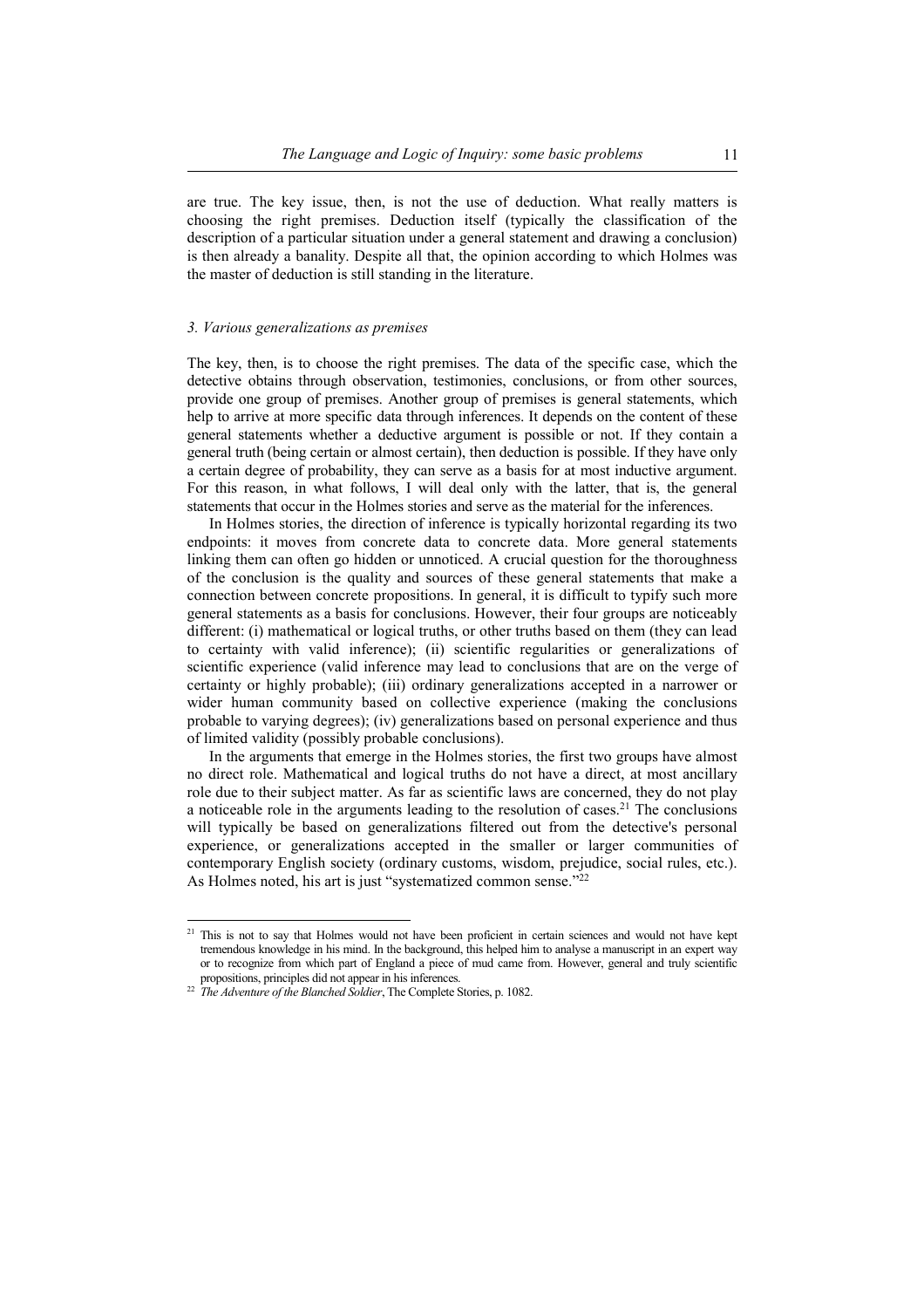In the story of *The Hound of the Baskervilles*, an anonymous letter was compiled from the letters of the Times. Since this newspaper "is seldom found in any hands but those of the highly educated" Holmes concluded the letter was compiled by a highly educated man.<sup>23</sup> The binder for the argument is the general proposition in quotation marks. It was obviously a collective experience that the Times was read by the more educated social groups, but that is not the point here. According to the statement, the newspaper does not get into the hands of anyone else, which can already be described as a personal generalization by the detective himself. The truth of this statement is difficult to estimate. One should be familiar with the way of life of the time, and assess the situations in which a non-highly educated man could access the newspaper so that he could cut it into pieces with scissors for assembling an anonymous letter without raising suspicion.

The quality of arguments depends to a large extent on such more general propositions as premises (PGES), which reflect prior knowledge, beliefs, opinions, and experiences. Among these are many simple statements that reflect everyday rules, wisdoms — for example, whoever has to deal with a very cunning man must be circumspect.<sup>24</sup> The success of reasoning depends on what prior knowledge the detective can mobilize and use as a general premise. Holmes knew this well. He accumulated a large amount of knowledge partly in his mind and partly in his famous card system. He constantly filed and used his filing system: for example, to look at the life story of Irene Adler, <sup>25</sup> Professor Moriarty and Sebastian Moran,<sup>26</sup> to keep count of the interesting crimes on the continent,<sup>27</sup> to recall his own past cases.<sup>28</sup> His motto is, "To remember it – to docket it."<sup>29</sup> This card system was partly the source or the basis of generalizations the detective used in his investigations.

If we examine the Holmes stories from this point of view, we can see that the detective sometimes uses dubious generalizations, the source of which is not even revealed most of the time. To illustrate this, I list some examples of such generalizations that have been part of an argument in some cases: oscillation upon the pavement always means an *affaire de coeur*; <sup>30</sup> a well-to-do, drifting and friendless woman, though mostly harmless, but she is inevitable inciter of crime in others;<sup>31</sup> "a dog reflects the family life";<sup>32</sup> nosebleeds are the most common in ruddy-faced, robust and full-blooded men;<sup>33</sup> a woman of Spanish blood does not condone such an injury lightly that her husband tells her he loves someone else;<sup>34</sup> by studying the child, we can gain light as to the character of the parent;<sup>35</sup> if a man writes on a wall, he will instinctively write about the level of his own eyes; <sup>36</sup> when a woman

29 *The Adventure of the Six Napoleons*, The Complete Stories, p. 661.

 23 *The Hound of the Baskervilles*, The Complete Stories, p. 467.

<sup>&</sup>lt;sup>24</sup> The Adventure of the Copper Beeches, The Complete Stories, p. 284.

<sup>25</sup> *A Scandal in Bohemia*, The Complete Stories, pp. 121–122.

<sup>26</sup> *The Adventure of the Empty House*, The Complete Stories, p. 565.

<sup>27</sup> *A Case of Identity*, The Complete Stories, p. 153.

<sup>&</sup>lt;sup>28</sup> *The Adventure of the Sussex Vampire*, The Complete Stories, p. 1016.

<sup>30</sup> *A Case of Identity*, The Complete Stories, p. 148.

<sup>31</sup> *The Disappearance of Lady Frances Carfax*, The Complete Stories, p. 816.

<sup>&</sup>lt;sup>32</sup> The Adventure of the Creeping Man, The Complete Stories, p. 1000.

<sup>33</sup> *A Study in Scarlet*, The Complete Stories, p. 62.

<sup>34</sup> *The Hound of the Baskervilles*, The Complete Stories, p. 551.

<sup>&</sup>lt;sup>35</sup> The Adventure of the Copper Beeches, The Complete Stories, p. 284.

<sup>36</sup> *A Study in Scarlet*, The Complete Stories, pp. 23–24.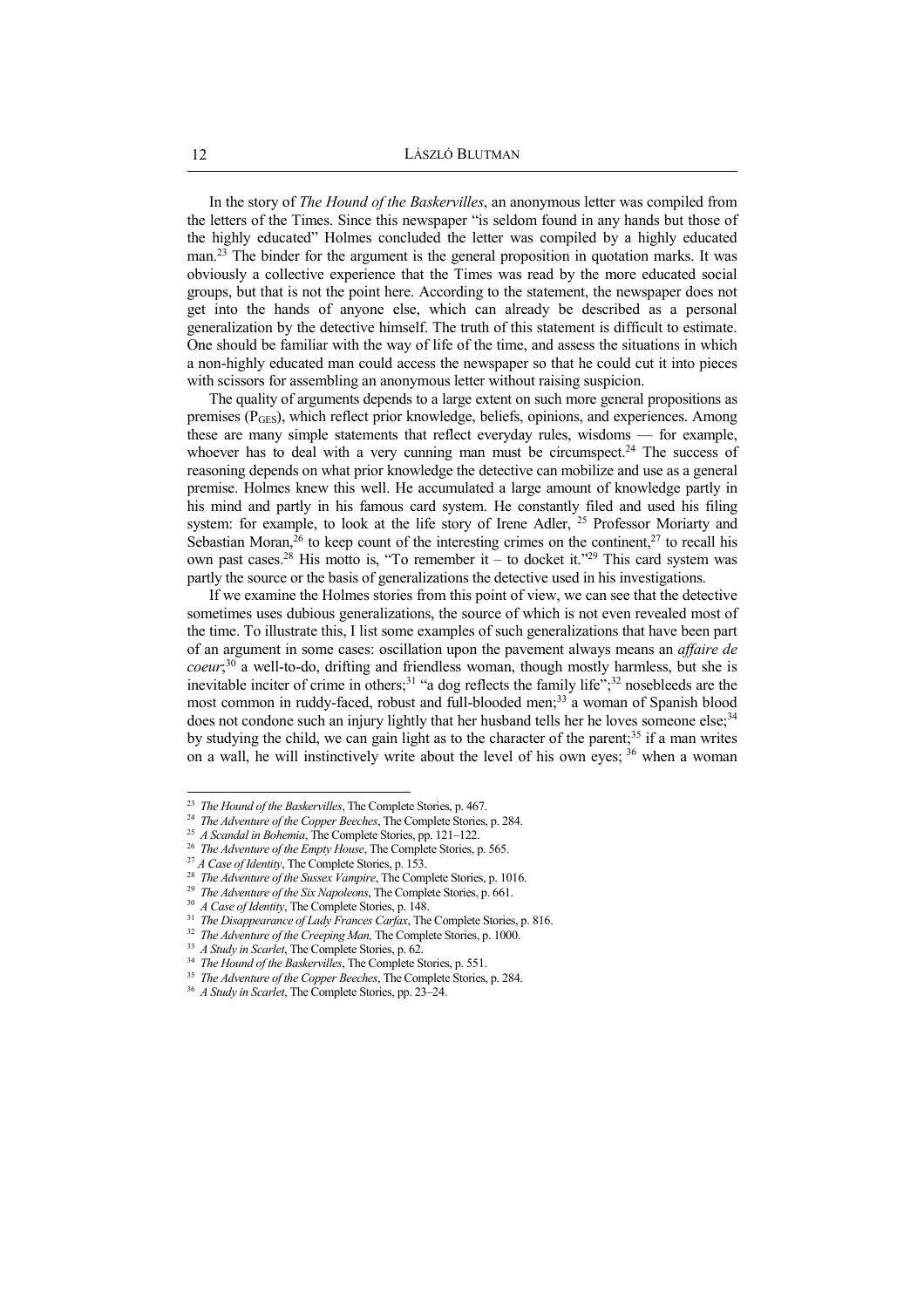thinks her house is on fire, she will instinctively rush to the thing she values most.<sup>37</sup> the individual represents in his development the whole procession of his ancestors;<sup>38</sup> the criminal propensity is inherited;  $39$  in hotels, the ink bottle is usually low on ink and the pens are neglected;<sup>40</sup> women are naturally secretive;<sup>41</sup> "men of character always differentiate long letters, however illegibly they may write";<sup>42</sup> who perspires a lot is not in the best of training;  $43$  in an incredible and grotesque case no woman ever sends a replypaid telegram; she would appear in person to consult the detective.<sup>44</sup>

Perhaps the list provides a kind of cross-section of what generalizations Holmes typically bases his conclusions on. Anyone can judge the probability of these statements. Obviously, there are some that are not too likely. However, in an argument these propositions, as premises  $(P_{\text{GES}})$ , largely define the probability of the conclusion.

It is clear, however, that such general propositions are not universal truths or statements on the verge of certainty, so no deductive conclusions can be drawn from them. This is one of the reasons for which deduction is not typical of Sherlock Holmes' thinking.<sup>45</sup> The idea is not new that detective stories are not characterized by deductive reasoning, but by a retrospective causal argument inferring from cause to cause, moving from observed concrete facts to other, also concrete facts (causes). The peculiarities of retrospective causal reasoning were already pointed out by *Charles Sanders Pierce*, the renowned American philosopher, in the second half of the 19th century. He did not even see sufficient forms of reasoning based on traditional induction or deduction to logically describe this. Thus, in addition to these two, he introduced a new, third form of inference, which he called abduction (sometimes – arguably – *retroduction*), reflecting backward reasoning.<sup>46</sup> This gives the following model for describing Holmes' thinking.

#### *III. The abductive model*

More recently, the thinking of a detective has been modelled by many based on abduction as a form of reasoning.<sup>47</sup> The American philosopher Charles Sanders Pierce first used

 37 *A Scandal in Bohemia*, The Complete Stories, p. 128.

<sup>38</sup> *The Adventure of the Empty House*, The Complete Stories, p. 566.

<sup>39</sup> *The Adventure of the Final Problem*, The Complete Stories, p. 436.

<sup>40</sup> *The Hound of the Baskervilles*, The Complete Stories, p. 468.

<sup>41</sup> *A Scandal in Bohemia*, The Complete Stories, p. 126.

<sup>42</sup> *The Sign of Four*, The Complete Stories, p. 69.

<sup>&</sup>lt;sup>43</sup> The Adventure of the Blue Carbuncle, The Complete Stories, p. 204.

<sup>44</sup> *A Reminiscence of Mr. Sherlock Holmes*, The Complete Stories, p. 745.

<sup>45</sup> For such a conclusion, see also BLUTMAN LÁSZLÓ: *Bűntény és logika: három tévhit Sherlock Holmes gondolkodásáról* [Crime and Logic: Three Misconceptions about Sherlock Holmes' Thinking]. Jogelméleti Szemle 2019/1. pp. 3–21.

<sup>46</sup> *The Essential Pierce: Selected Philosophical Writings*. Vol. 2. (1893–1913) Indiana University Press. Bloomington, 1998. p. 205.; see also *Encyclopedic Dictionary of Semiotics*. Tome 1. de Gruyter. Berlin – New York, 1994. p. 1.

<sup>&</sup>lt;sup>47</sup> See especially a 1983 volume edited by Eco and Sebeok; in this high impact publication a series of studies interpreted Holmes' thinking in the context of the abduction model, ECO, UMBERTO – SEBEOK, THOMAS A. (eds.): *The Sign of Three*. Indiana University Press. Bloomington, 1983. For a similar approach from the recent literature, see e.g. FOX, MARGALIT: *Conan Doyle for the defense*. Random House. New York, 2018. p. 79. from the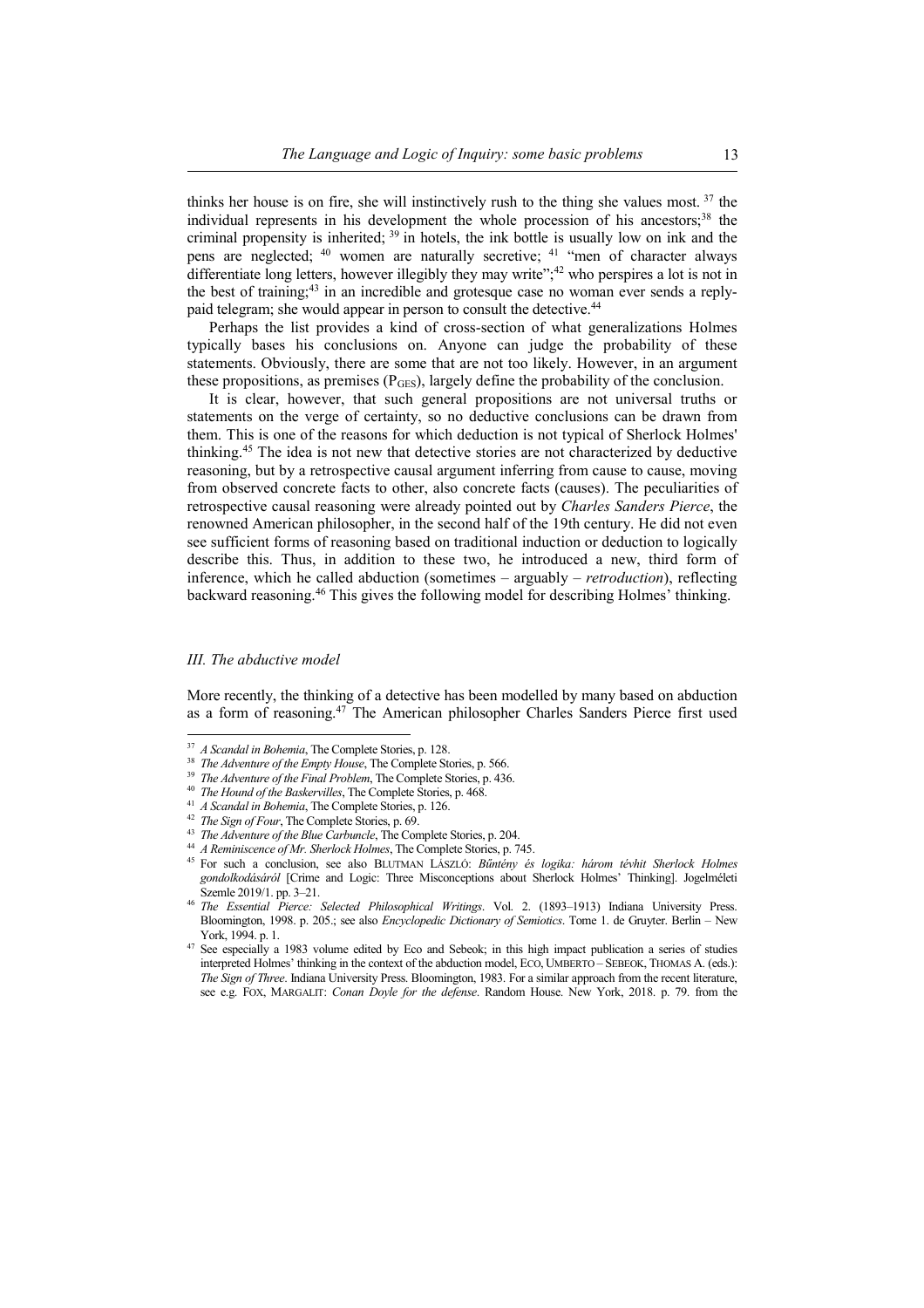abduction in its current sense as the third elementary form of inference (in addition to deduction and induction).<sup>48</sup> However, as an elementary schema, abduction is a strange, weakly relevant, inductive inference that is difficult to begin with. Thus, in Peirce's writings, abduction later appeared as one of the methodological elements of scientific thinking, which basically wanted to represent the creation of scientific hypotheses. He also broke with the elementary, three-member schema, and abduction became more and more a model of causal, explanatory reasoning, in which thinking about the effect (an observed phenomenon) traces back to the causes.

Pierce applied this to scientific thinking. The detective's way of thinking only came incidentally into his field of vision.<sup>49</sup> Peirce's abduction as a general scientific methodological element was not at first a great success. The concept, on the other hand, has become popular in some areas since the 1980s.<sup>50</sup> This was mainly due to semioticians (Peirce is the founder of modern semiotics). On this wave, abduction was also included in the toolbox for the analysis of detective stories (in addition to semiotics, theory of science, philosophical methodology, etc.).<sup>51</sup>

That would be fine, but it's quite confusing what abduction really is. This confusion can inherently be attributed to Pierce, who wrote about abduction several times in several ways. According to Chiasson, for example, the philosopher used the term in at least three different ways.<sup>52</sup> Various interpretations were then built on these approaches in the second half of the 20th century. The uncertainty of the theoretical background made it difficult to identify abductive conclusions in a specific text. Some common denominator may be that abduction, by its nature, is a probabilistic inference to explain

Hungarian literature e.g. K. HORVÁTH ZSOLT: *A barbárokra várva* [Waiting for the barbarians]. Korunk 2011/3. pp. 103–104. or ANGYAL MIKLÓS: *Gondolatok a kriminalista bíborszínű dolgozószobájából* [Thoughts from the criminologist's purple study]. Ügyészek Lapja 2015/5. p. 93.

<sup>48</sup> Abduction was also sometimes referred to as retroduction, or simply hypothesis, which sparked controversy over whether it was the same thought process. Peirce observed that of the three elements of Aristotle's syllogism (rule, case, and result), only two are included as logical consequences in the conclusions – the result is in the scheme of deductive and the rule in the scheme of inductive inference. In the case of abduction, however, the case will be the logical consequence (conclusion), the end point of the inference, cf. BALÁZS GÉZA: *Az abdukció a modern nyelvtudományban, valamint igazolása Mikszáth Kálmán Új Zrínyiászában* [Abduction in modern linguistics and its proof in Kálmán Mikszáth's New Zrínyiász.] In: BALÁZS GÉZA – H. VARGA GYULA (eds.): Az abdukció [Abduction]. Líceum Kiadó. Eger, 2008. p. 44.

<sup>&</sup>lt;sup>49</sup> Sherlock Holmes does not appear in his writings, only the name of Poe's detective (Dupin), cf. Peirce 1998, 550. p.

<sup>50</sup> A conference has been dedicated to abduction in Hungary as well [conference volume: BALÁZS – H. VARGA (eds.) 2008]; a methodological book was also published about it, SÁNTHA KÁLMÁN: *Abdukció a kvalitatív kutatásban* [Abduction in qualitative research]. Eötvös Könyvkiadó. Budapest, 2011.

<sup>&</sup>lt;sup>51</sup> As I see, the 1983 volume of studies on abduction cited above established the new trend. The study of the Sebeok couple included in the volume was also published in Hungarian in the form of a small book and came to be one of the most important work in Hungarian holmesology.

<sup>52</sup> CHIASSON, PHYLLIS: *Abduction as an aspect of retroduction*. The Commens Encyclopaedia, http://www. commens.org/encyclopedia/article/chiasson-phyllis-abduction-aspect-retroduction (2020.12.28.); there is author who distinguishes five interpretations, see PAAVOLA, SAMI: *Deweyan Approaches to Abduction?* In ZACKARIASSON, ULF (ed.): Action, Belief and Inquiry – Pragmatist Perspectives on Science, Society and Religion. Nordic Pragmatist Network. Helsinki, 2015. p. 235. For amendments of Pierce's position, see e.g. BURCH, ROBERT: *Charles Sanders Pierce*. Stanford Encyclopedia of Philosophy; source: https://plato.stanford. edu/ entries/peirce/ (2020.12.28.)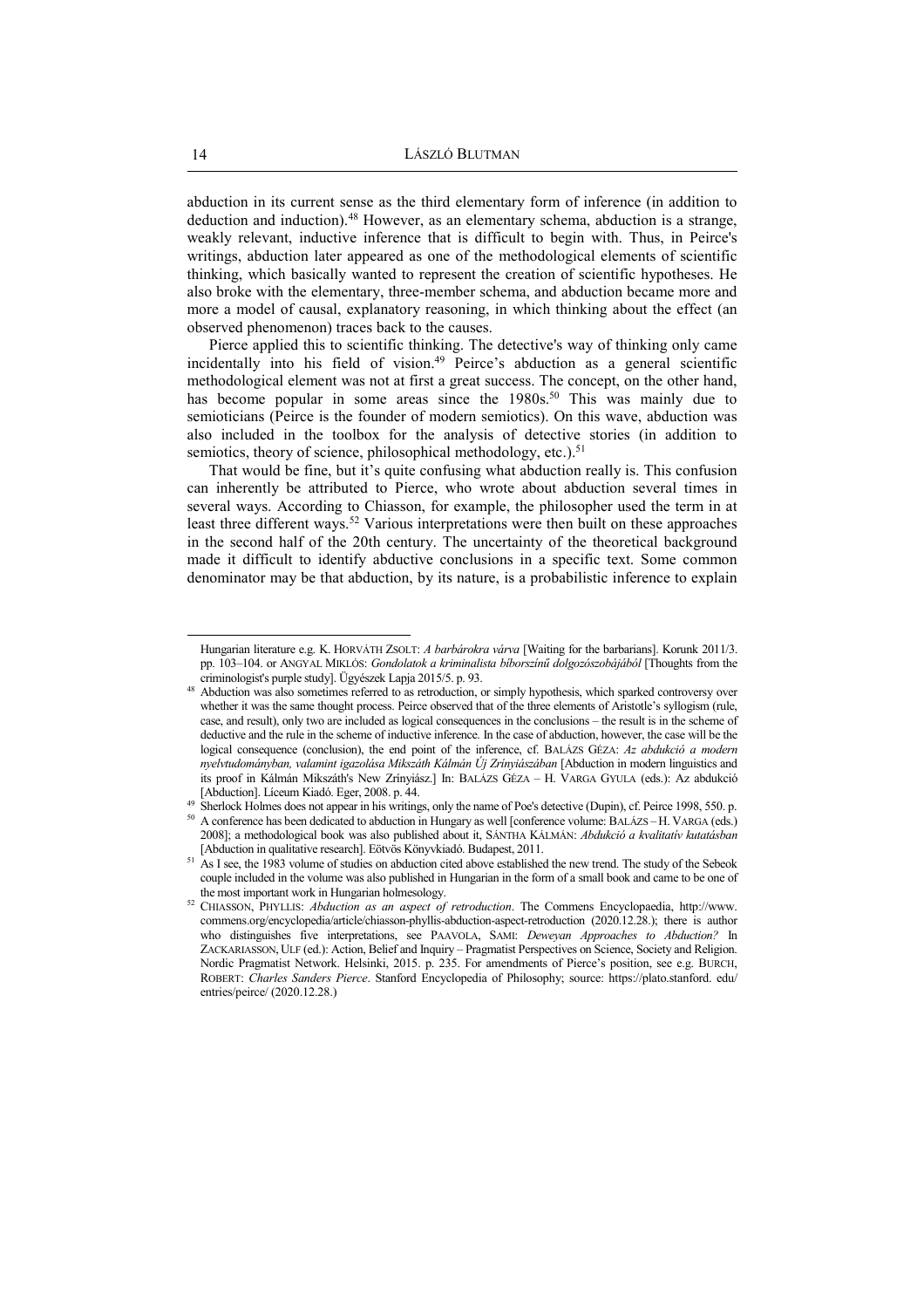a phenomenon.<sup>53</sup> Put this way, it seems somewhat banal. Any person does causal reasoning many times a day. Yet, if we apply this to detective stories to explain suspicions, observed facts, unusual phenomena, the detective's thinking can be characterized by it. The detective often has to infer the causes from the effects, in reconstructing the past from a certain point of view.<sup>54</sup> However, abduction is hardly apt to adequately describe how Sherlock Holmes thought. I see the following reasons for this.

Peirce had fundamental problems in distinguishing between abduction and induction because both are probabilistic inferences. One of the main differences he saw was that induction serves to justify or refute an existing idea, a hypothesis, so its starting point is the already existing hypothesis. In the case of abduction, there is no hypothesis (explanation) for a group of facts and data yet, the hypothesis is set up by abduction.<sup>55</sup>

Thus, in a detective story, the pre-abduction phase would be when the detective has no idea what the explanation might be.<sup>56</sup> However, it can be seen that Holmes sometimes develops an idea or ideas very quickly to explain various unusual facts. Once such an idea is born, we can no longer talk about abduction, only about the testing and justification of the idea by the means of deductive and/or inductive inferences. Most of Holmes's stories are spent justifying ideas, hypothesis (this becomes clear at the end of the stories) rather than formulating a hypothesis. The role of abduction in a story is thus limited to very short, often imperceptible stages in time.

Holmes' famous method of exclusion, where applicable, almost eliminates the abduction phase.<sup>57</sup> He keeps in mind all possible solutions and gradually filters them during data collection, testing them with new data and inductive inferences ("my usual method in logical analysis is to narrow down the range of possible solutions").<sup>58</sup> In stories where the exclusionary method is well applied, abduction is almost imperceptible. In *The Adventure of the Beryl Coronet* Holmes assumed that everyone who was in contact with the lost jewelry around the time of its disappearance was suspicious. The suspects were checked one by one, so the client's niece got caught on the sieve. He then built the story around the client's niece by gathering more data and making inductive inferences that explained what had happened.<sup>59</sup> In stories with this pattern, the methodological starting point actually replaces abduction.

In several Holmes stories, the detective starts from a false hypothesis, and then in checking this, with the new data, the hypothesis is overturned, while the correct solution unfolds (e.g. *Silver Blaze*). The erroneous hypothesis can undoubtedly be preceded by abduction. It is questionable, however, whether any abductive inference plays a role in the process in which refuting a false hypothesis leads to the correct solution. According to Peirce, any hypothesis is already tested with inductive inferences. Obviously this is

<sup>53</sup> In some places Peirce understood it in such a simple form, see PEIRCE 1998, p. 441. Today's philosophical conceptions of abduction are already sharply different from Peirce's approach, l. DOUVEN, IGOR: *Abduction*. Stanford Encyclopedia of Philosophy; source: https://plato.stanford.edu/entries/abduction/ (2020.12.28.)

<sup>54</sup> Vö. BÁNKI ÉVA: *A bűn nyelvét megtanulni* [To learn the language of sin]. Napkút Kiadó. Budapest, 2014. p. 16.

<sup>55</sup> PEIRCE 1998, p. 106 and p. 205.

<sup>56</sup> The state of blank mind, when the detective refrains from forming any idea due to the lack of data, cf. *The Cardboard Box*, The Complete Stories, p. 313.

<sup>57</sup> Pl. *The Disappearance of Lady Frances Carfax*, The Complete Stories, p. 824.

<sup>58</sup> *The Adventure of the Blanched Soldier*, The Complete Stories, p. 1078.

<sup>59</sup> *The Adventure of the Beryl Coronet*, The Complete Stories, p. 270.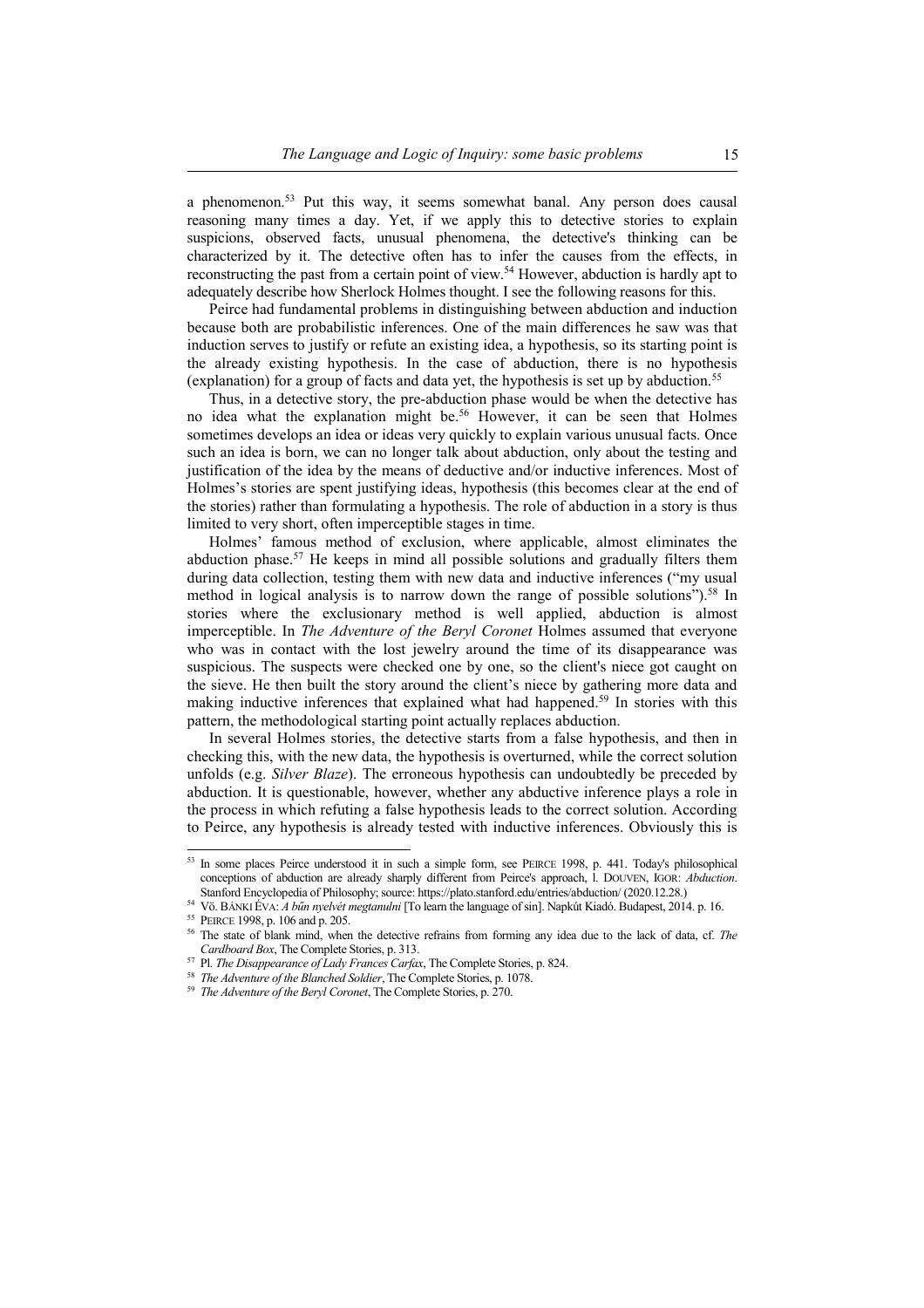also the case with the false hypotheses, therefore abduction does not seem to play a significant role in the development of the correct theory.

Nevertheless, in the Holmes stories, the abduction situation envisioned by Peirce is often well observed, for example, in setting up some grounding hypotheses. However, general problems of abduction also arise here. Let's take an example. In *The Norwood Builder*, Holmes had to explain a writing (a sketch of a last will and testament) in which the first few lines, the middle of the second page, and one or two lines at the end read well, while between the readable parts the writing is very ugly, barely readable, in some places simply illegible.<sup>60</sup> What could be the explanation for such a varying quality of the writing? If at first glance we have no idea about the explanation, it is a preabduction state of mind. We mobilize in our memories the patterns (types of situations) in which such writing can occur. Either we get to some explanation, or we don't. If this unusual fact can be fitted to a situation, an idea (possible explanation) arises. But in the moment an idea emerges, the abduction is already over, because in the next step, the test of the idea (a hypothesis) begins, which is already an induction according to Peirce.

The detective's imagination puts behind the writing image the situation where it may have arisen. However, this will be an intuitive psychological phenomenon and not an inference. Here, abduction does not describe thinking, but conceptually indicates a point in a thought process supported by imaginary, intuitive, and situational patterns stored in mind and based on prior experience. <sup>61</sup> The explanation will be a description of a situation, a short story (that is, a hypothesis).<sup>62</sup> In retrospect, one can argue for the probability of an explanation, but finding an explanation can logically hardly be described. Therefore, Pierce could note that "... abduction is, after all, nothing but guessing."<sup>63</sup>

This is not always the case. If the explanation (hypothesis) does not appear as a story, but in the form of a general statement (rule, regularity) or some general statements connected to each other, which is primarily characteristic of science, then abduction can already mean a real conclusion. This is because thinking can consciously explain an observed phenomenon with a freshly conceived general statement, regularity (although this can also be intuitive). A distinction must be stated between recognition of explanatory patterns (which is typically based on analogy) on the one hand, and explanation of an observed fact or an available data by including them in the scope of a freshly conceived, general statement. Recognition of patterns is intuitive in nature, while the latter, subordination, can be intuitive, but can also be a real inference. Peirce therefore tried to attribute a *dual nature* (both logical and psychological) to abduction, which, however, is difficult to defend.

 60 *The Norwood Builder*, The Complete Stories, pp. 573–574.

<sup>&</sup>lt;sup>61</sup> The basis of finding an intuitive explanation is the mass of situation patterns stored in the detective's prior knowledge. It is no coincidence that Holmes knew countless specific crimes (and thus many patterns of crime); he also filed in his file system the crimes of which he became aware, see e.g. *A Case of Identity*, The Complete Stories, p. 153. See also K. HORVÁTH 2011, p. 91.

 $62$  Holmes' explanation was that the document had been written on a train: the readable parts at stations when the train was standing and the illegible parts of the writing scribbled as the train passed through railway switches. Moreover, it may have been a suburban line because there has been a quick succession of switches.

<sup>63</sup> PEIRCE 1998, p. 107.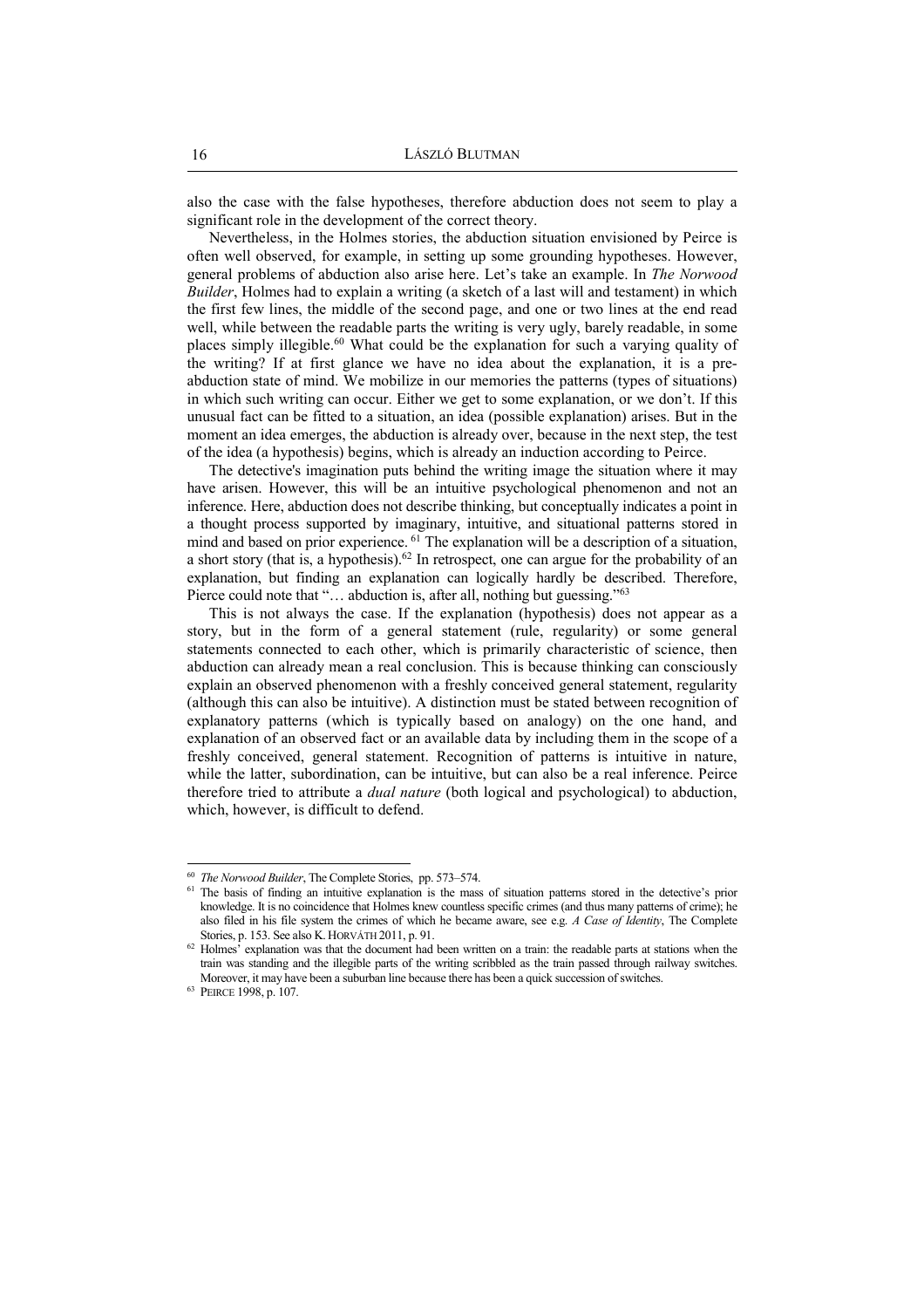If the abduction is logical in nature, it must be shown that there must be some description of it. Peirce gave the following formula, which became famous but proved rather meaningless:<sup>64</sup>

The surprising fact, C, is observed.

But if A were true, C would be a matter of course. Hence, there is reason to suspect that A is true.

I can't deal with the critique of this scheme, many have already done so.<sup>65</sup> I would make only four remarks to support the finding that abduction as an inference (logical operation) is not characteristic of Sherlock Holmes' thinking. (i) The link between A and C is "matter of course", but it is an empty term that cannot explain the relationship.<sup>66</sup> (ii) The formula contains at least one intuitive element: how A gets into the picture. How did the mind chose A and connected it to C? In the absence of a profound explanation, this is basically nothing but an intuitive process wrapped in a seemingly logical formula. (iii) In the example above, it cannot be said that if A is true (the letter was written on a train), then C would also be true (i.e. some parts of the writing are illegible). C's relationship with A is not necessary, but is probability-based (it is possible that someone can write legibly on a train). This relationship would only be necessary if A were a general statement of universal truth (and not only a hypothesis in the form of a story). (iv) An unusual fact in a detective's story may arise not only when the detective observes, but also indirectly becomes aware of facts (data) to be explained.

All this suggests that abduction (as adopting a hypothesis) is simply a psychological phenomenon. If this is the case, then there are already concepts that express it. For example, Dr. Watson called it intuition, Holmes imagination. There is no need to introduce a new concept for all this.

According to Peirce, *abduction seeks a theory* (while induction seeks for facts to substantiate an idea).<sup>67</sup> This feature of abduction may fit scientific hypotheses because science typically works with hypotheses appearing in the form of theories. However, it does not fit those hypotheses that emerge in a criminal investigation. In Holmes stories, hypotheses in the process of solving a problem appear in the form of explanatory stories or specific propositions (assumptions that state specific facts as causes). The detective's thinking, as opposed to abduction, does not seek a theory but *seeks a story* (even if Holmes frequently calls explanations theories). The essence of Peirce's abduction is to explain unexplained facts with general theorems, in which the unexplained facts are included in the scope of a general statement or theory (*concrete – general relation*). In detective stories, on the other hand, facts are typically explained by a story, which consists of concrete facts (data); that is, the detective ultimately seeks a specific system

<sup>64</sup> PEIRCE 1998, p. 231.

<sup>65</sup> DOUVEN 2020*.* The unsustainability of the formula is the reason why *the inference to the best explanation* (or some version of it) is now considered more under abduction, which is contrary to Peirce's idea. In his view, this is already within the stage of testing a hypothesis.

<sup>66</sup> In the example above, Sherlock Holmes did not even attempt to explain how a man travelling by train is *logically*  connected to a partially unreadable writing held in his hand.

<sup>67</sup> PEIRCE 1998, p. 106.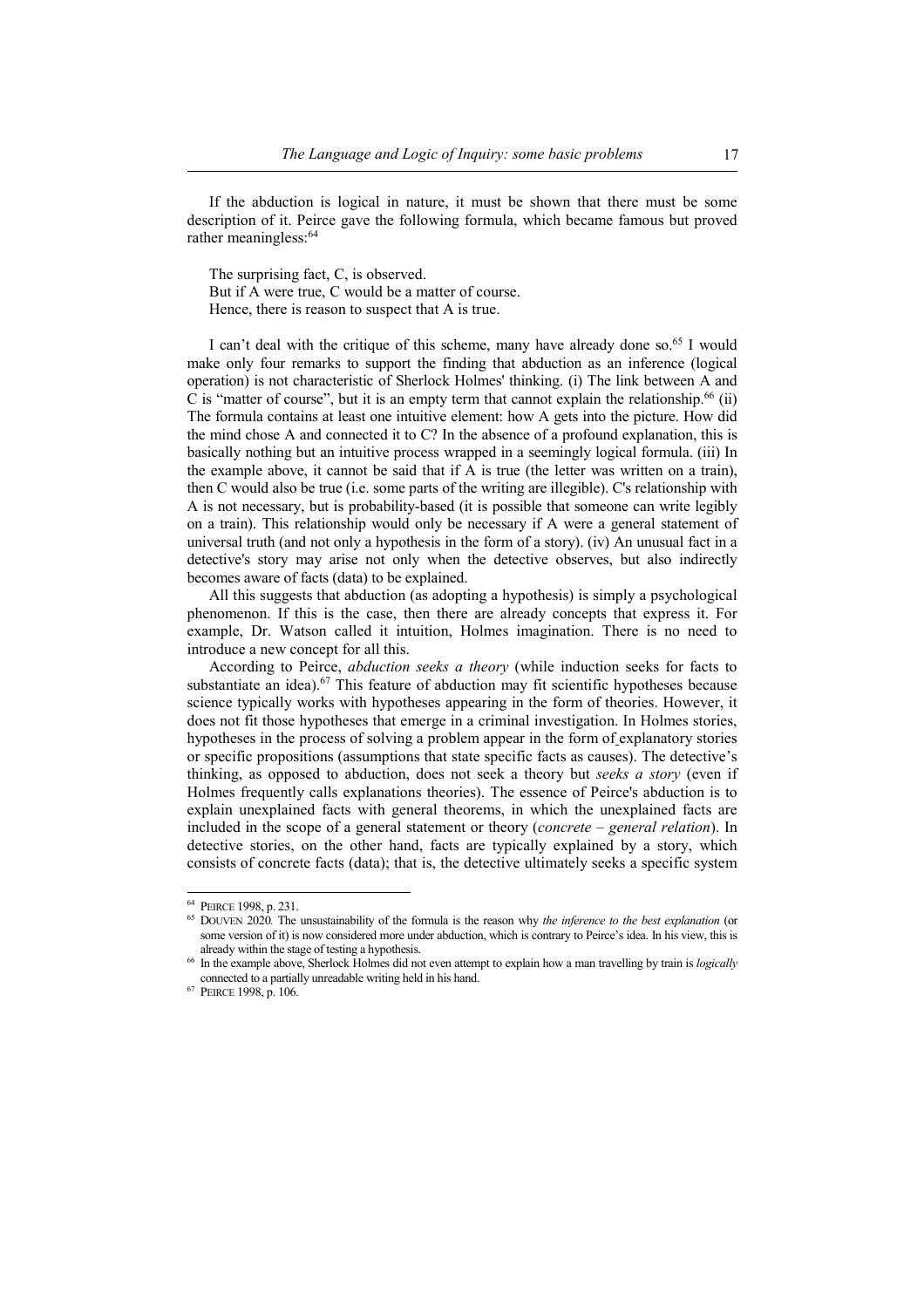of relations of concrete facts and data (*concrete – concrete relation*). Based on the above, abduction plays a smaller role in a detective story than in science and is hardly suited to properly characterize Holmes' thinking with it.

#### *IV. The puzzle model*

The puzzle model is based on that the elements of the story explaining the mystery fit together, thus reinforcing each other and increasing the probability of each other as well as the whole story. Some hypotheses are sometimes justified not only by the additional facts and data revealed, but also by the fact that they fit together.<sup>68</sup> Thus, at the end of a successful investigation, there is a story (no longer as a hypothesis but as a conclusion to the case) that most likely (or on the verge of certainty) explains or solves the crime or other unusual event to be explained. The *explanatory story* unfolds in such a way that the known facts and data make sense in a single framework and in relation to each other. With a good story, everything will be verifiable and explainable. Thus, it is obvious that we perceive the elements of the story as pieces of a jigsaw puzzle, which are patiently matched to form a final picture where each piece has a place and significance.<sup>69</sup>

The puzzle model reflects the detective's thinking well in some respects. On the one hand, some complex results are to be achieved in both. The detective strives to find a comprehensive explanatory story, while the puzzle player a detailed picture. On the other hand, the relationships concerning the details and the whole are similar in both. At the beginning of the puzzle game, there is no idea for the whole picture (unless, as a relief, the creator of the game has provided the picture to be assembled). Inserting a puzzle piece depends on whether it matches the pieces that have already been laid out. The step-by-step construction, in terms of method, changes slowly as ideas emerge about what a part of the image or the image as a whole, represents. An emerging idea will represent a new point of reference, making it increasingly purposeful to find what puzzle pieces to look for in the process of construction. The investigation by a detective reveals a similar pattern. At the beginning of the investigation, the individual clues and data themselves offer the direction of further progress. Later, the threads of the investigation may be torn apart, the clues must be sought more and more purposefully, and this will not go without hypotheses about what happened (which corresponds to the imagined picture or a detail of the picture in the puzzle).

<sup>68</sup> Gehrke clearly thinks in a puzzle model, GEHRKE, CONSTANZE: *Schema und Variation in den Sherlock-Holmes-Stories von Arthur Conan Doyle.* Dissertation (2003/2004) Rheinisch-Westfälischen Technischen Hochschule. Aachen, pp. 174, 187, 281. source: http://publications.rwth-aachen.de/record/59476/files/59476.pdf (2020.12.29.) Bonfantini and Proni just point out that one simply needs to find a hypothesis that fits all known data, and this is perceived as a kind of combination puzzle; BONFANTINI, MASSIMO A. – PRONI, GIAMPAOLO: *To Guess or Not to Guess?* In ECO – SEBEOK 1983, pp. 127–128. The crime is considered to be a jigsaw puzzle by the famous German critic Helmut Heißenbüttel, or also by Isidore Ducasse and Roger Caillois; cf. PRILL, ULRICH: *Mir ward alles Spiel.* Königshausen & Neumann. Würzburg, 2002. 84. p. and GEHRKE 2003/2004, p. 11. For this approach in the Hungarian literature, see DECZKI SAROLTA: *Rejtélyes irodalom* [Mysterious literature]. Új Forrás 2010/7. p. 37.

<sup>&</sup>lt;sup>69</sup> Cf. Watson's note: "I clearly perceived that Holmes was weaving it [i.e. the fact that Mr. Smith had been out for a walk the morning before] into the general scheme which he had formed in his brain." *The Adventure of the Golden Pince-Nez*, The Complete Stories, p. 693.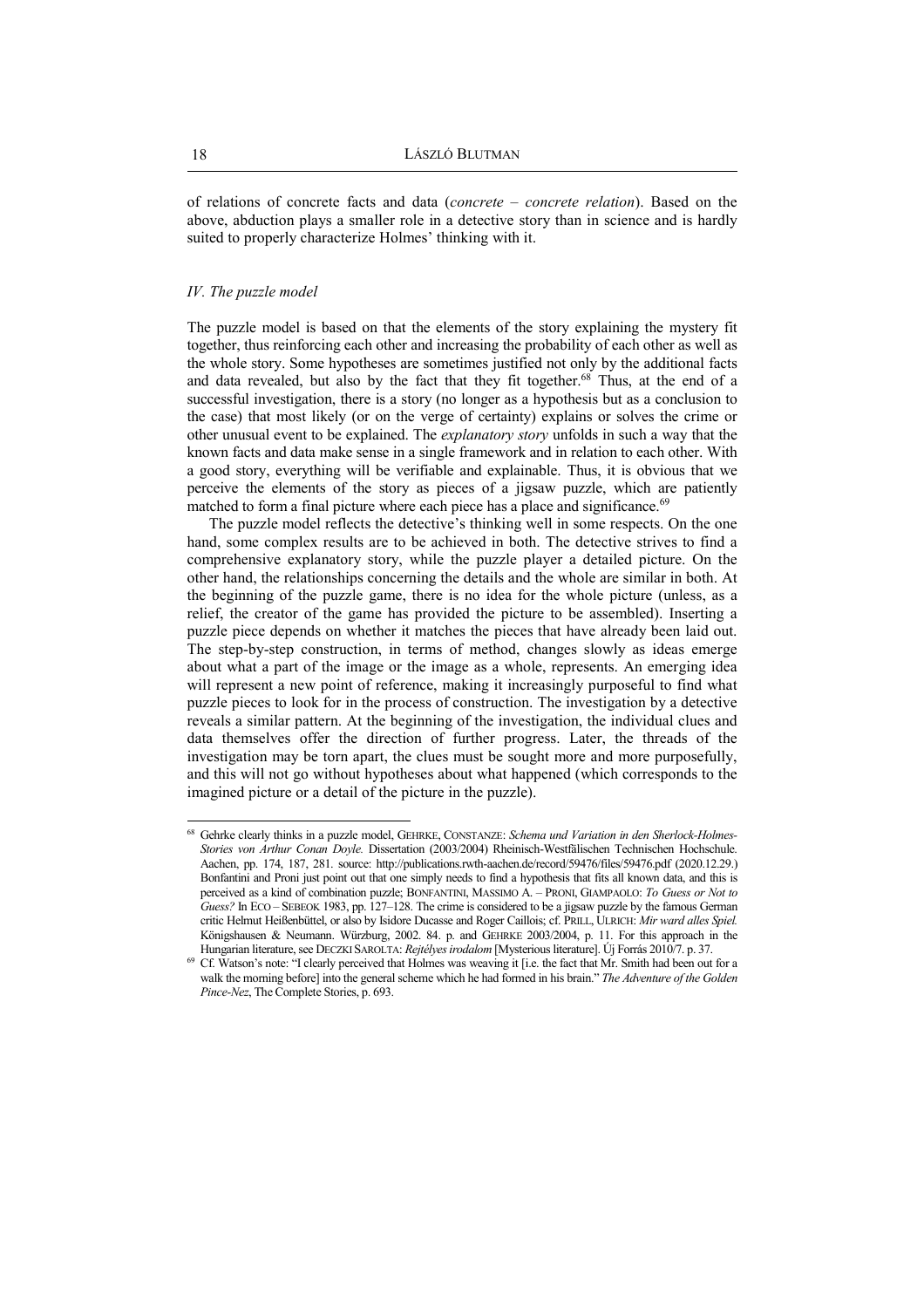In other respects, the puzzle is far from being able to adequately represent what is happening in the investigation of a crime or other mystery. I see two significant differences. On the one hand, the number of individual pieces of the puzzle is finite, the pieces and their significance are unchanged throughout the game, and they can be matched in the same way. During the investigation, however, one has to face the fact that the data representing certain elements of the later explanatory story change. A partial hypothesis about them is overturned, a witness changes his or her testimony, or a specific clue takes on a new meaning or is shed new light. If it is a key data, it may upset the overall hypothesis (if it already exists) and a whole new idea needs to be sought. The final story is made up of hard facts and soft data subject to change. The variability of the latter must always be taken into account.

On the other hand, in the case of the puzzle, the picture is already given at the beginning of the game, which will be laid out by the successful player at the end. You have all the puzzle pieces, and you just need to find and insert them in the right place during the game. This is by no means always the case with detective stories. Even after, an investigation has begun, new evidence often emerges, new crimes or other mysterious events may occur, and there is a struggle between the detective and suspect to hide or uncover clues. These new events, data and evidence should be covered by the investigation, as a satisfactory explanation can only be given together. *Detective stories are in motion*. The range of evidence is not given, and due to subsequent events, not even the story that needs to be found as an explanation is final.

Exceptions, of course, are. In puzzle-like cases like the ones in which Doyle's hero investigated, there could in principle be a larger number of stories where events were closed and the puzzle became static (except for the escape of the perpetrators). For example, in the short story of *The Adventure of the Engineer's Thumb*, this is well observed (the engineer escaped from the site of the mysterious activity, the perpetrators set the house on fire and fled). The data had to be collected and put together with regard to what had happened. On the other hand, Holmes stories often enclose mysteries, often unrelated to a crime, that are based on protracted or repetitive activity and persist when the investigation commences (e.g. *The Yellow Face, The Creeping Man*). In fact, there are stories when Holmes and Watson began investigation in an ongoing criminal case (*The Adventure of the Speckled Band, The Five Orange Pips*). In some stories, they started investigating in order to solve some mysterious, unusual event, and it turns out that by solving it, some crime is prevented (e.g. *The Red-headed League*, *The Adventure of the Speckled Band*). It is not always possible to solve a mystery fast enough to prevent someone's death (*The Adventure of the Dancing Men*, *The Stock-broker's Clerk*). It is also the case that the commission of another crime does not add much new data to unravel the criminal mystery in which the investigation was launched (*The Five Orange Pips*).

Whatever the structure of a story may be, in the case of crimes and mysteries in motion, the detective's thinking cannot be simply paralleled with that of a puzzle player.<sup>70</sup> In such cases, not all the facts are given as a starting point, as some of them will only occur after the start of the investigation.

<sup>70</sup> Cf. BLUTMAN 2019, pp. 141–147.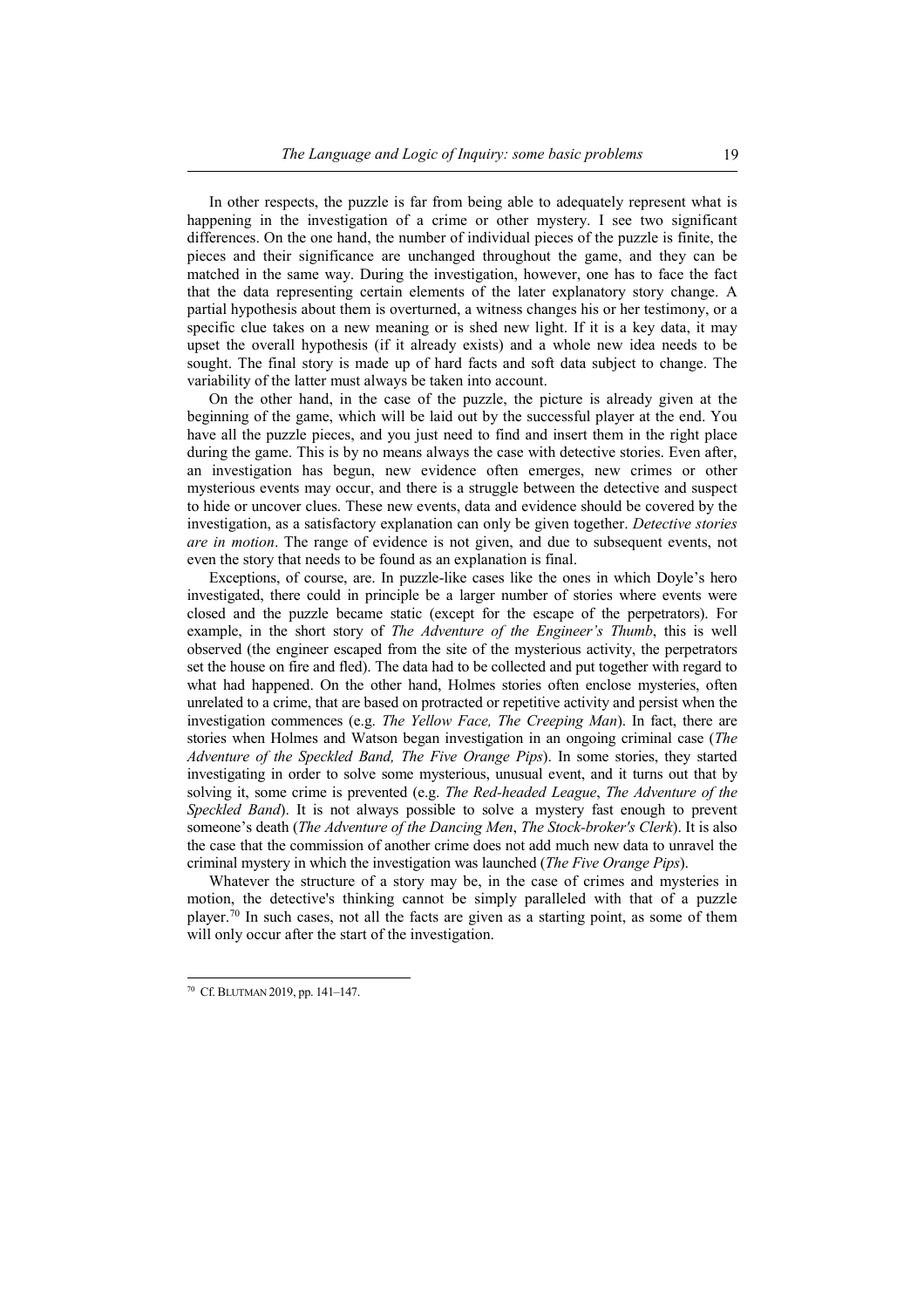#### *V. Concluding remarks*

I examined three models used to describe or characterize a detective's thinking. I have shown that none of these models adequately reflect Sherlock Holmes' thinking as it appears in Conan Doyle's stories.

The famous detective's inferences are mostly inductive in nature. These are based on general statements that are not general truths, but are true only in a number of the cases. Their future occurrence is only to some degree probable, but not certain. Thus, the conclusions based on these premises are also based on probability. However, the degree of probability is not well measurable in practice. Thus, it depends on the detective's subjective conviction, whether to accept a conclusion based on probability as a starting hypothesis that determines the further direction of the investigation.

Another secret to a detective's success is intuition. In many cases, success does not depend on valid arguments, but on what data you use as the premise for these arguments. The data can come to the detective's knowledge in many ways, such as from observations, reports (testimonies), and so on. The point is how one evaluates the data and to which data one attaches relevance. This, in turn, depends on intuition, experience, and luck, which can no longer be described by logical means.

### BLUTMAN LÁSZLÓ

## A VIZSGÁLÓDÁS NYELVE ÉS LOGIKÁJA: NÉHÁNY ALAPVETŐ PROBLÉMA

#### (Összefoglalás)

A jogi szövegek elemzése alapvetően és kiindulásképpen nyelvi és logikai eszközökkel történik, amelyekkel feltárhatjuk a szövegek által közvetített gondolatokat és azok összefüggéseit. Mindez sok bizonytalanságot hordoz magában. A bizonytalanság nemcsak nyelvi jellegű (pl. mit jelent egy szó vagy kifejezés egy adott összefüggésben), hanem logikai is. Alapvető probléma, hogy a rendelkezésre álló logikai kategóriák felhasználásával hogyan lehet megfelelően leírni és értékelni a jogi szövegekben megjelenő gondolkodást, különös tekintettel a következtetésekre. Például bárki, aki megpróbált egy logikai térképet felvázolni egy bírósági döntés indoklásáról, érzékelhette a problémákat.

A gyakorlati nehézségek már a legalapvetőbb kérdéseknél elkezdődnek: pl. mi tesz egy következtetést deduktívvá, hogyan tudjuk mérni vagy kifejezni a valószínűség fokát egy induktív következtetésben. Ebben az írásban megpróbálok néhány hasonló, alapvető nehézséget bemutatni és elemezni. Ehhez egy terjedelmes, egy szerzőhöz kötődő, közismert, sokak által elemzett, ellentmondásos értékelések tárgyát képező szöveget választottam, amely